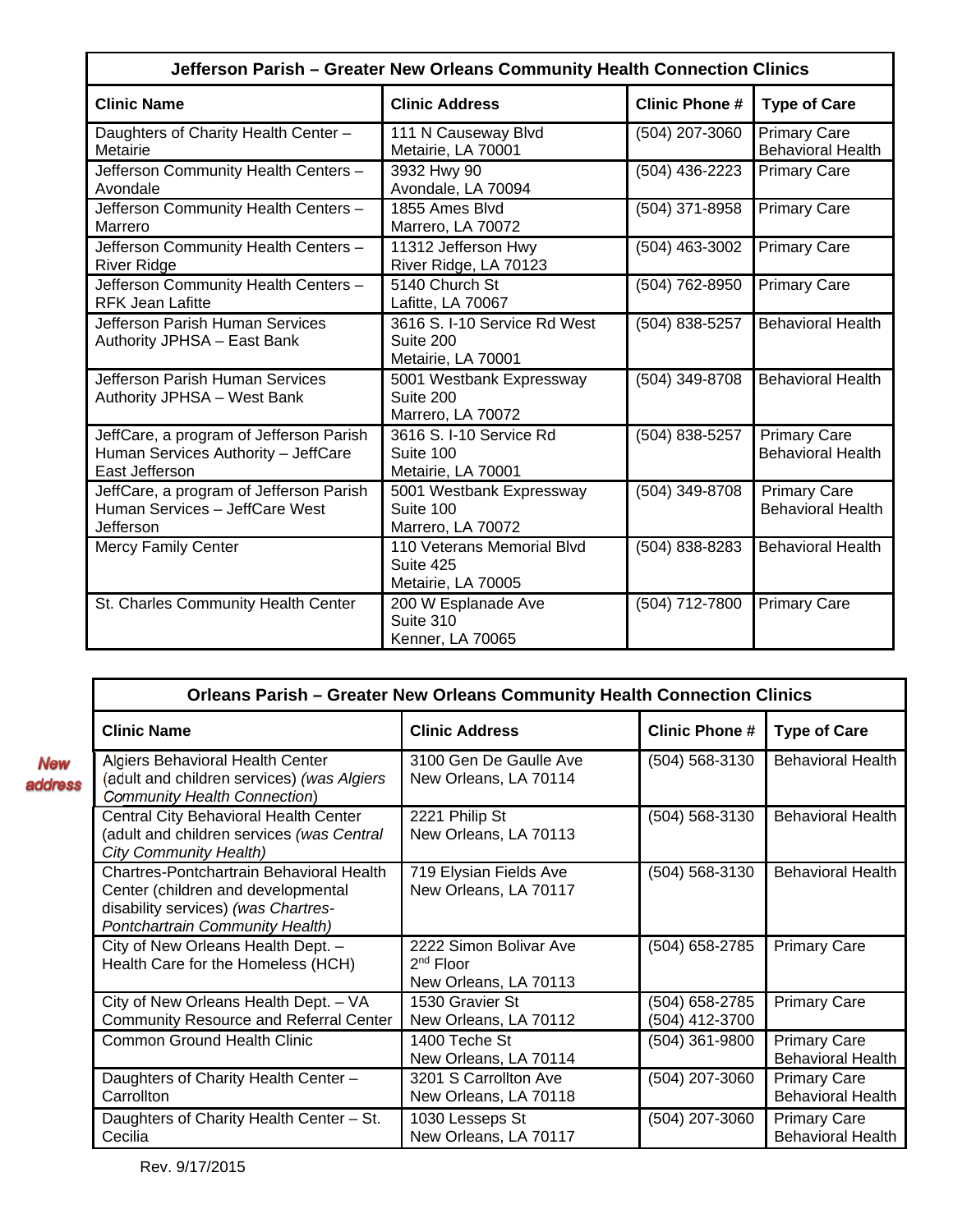|                       | <b>Orleans Parish - Continued</b>                                                                                          |                                                                    |                      |                                                 |  |
|-----------------------|----------------------------------------------------------------------------------------------------------------------------|--------------------------------------------------------------------|----------------------|-------------------------------------------------|--|
|                       | <b>Clinic Name</b>                                                                                                         | <b>Clinic Address</b>                                              | <b>Clinic Phone#</b> | <b>Type of Care</b>                             |  |
|                       | Daughters of Charity Health Center -<br><b>New Orleans East</b>                                                            | 5630 Read Blvd<br>New Orleans, LA 70127                            | (504) 207-3060       | <b>Primary Care</b><br><b>Behavioral Health</b> |  |
|                       | Daughters of Charity Health Center -<br>Gentilly                                                                           | 100 Warrington Dr<br>New Orleans, LA 70122                         | (504) 207-3060       | <b>Primary Care</b><br><b>Behavioral Health</b> |  |
|                       | <b>EXCELth Family Health Center - Gentilly</b>                                                                             | 2050 Caton St<br>New Orleans, LA 70122                             | (504) 620-9868       | <b>Primary Care</b><br><b>Behavioral Health</b> |  |
|                       | EXCELth Family Health Center - Algiers                                                                                     | 4422 Gen Meyer Ave<br>Suite 103<br>New Orleans, LA 70131           | (504) 526-1179       | <b>Primary Care</b><br><b>Behavioral Health</b> |  |
|                       | EXCELth Family Health Center - New<br><b>Orleans East</b>                                                                  | 9900 Lake Forest Blvd<br>Suite F<br>New Orleans, LA 70127          | (504) 620-0500       | <b>Primary Care</b><br><b>Behavioral Health</b> |  |
| <b>New</b>            | University Medical Center New Orleans<br>and Practice Location                                                             | 2000 Canal St<br>New Orleans, LA 70112                             | (504) 702-5700       | <b>Primary Care</b><br><b>Behavioral Health</b> |  |
|                       | <b>LSU Behavioral Science Center</b>                                                                                       | 3450 Chestnut St<br>New Orleans, LA 70115                          | (504) 412-1580       | <b>Behavioral Health</b>                        |  |
| <b>New</b><br>address | New Orleans East Behavioral Health<br>Center (adult services) (was New Orleans<br><b>East Community Health Connection)</b> | 5630 Read Blvd<br>2 <sup>nd</sup> Floor<br>New Orleans, LA 70127   | (504) 568-3130       | <b>Behavioral Health</b>                        |  |
|                       | <b>New Orleans Musicians' Clinic</b>                                                                                       | 3700 St Charles Ave<br>New Orleans, LA 70115                       | $(504)$ 412-1366     | <b>Primary Care</b>                             |  |
|                       | <b>CrescentCare Specialty Center</b>                                                                                       | 2601 Tulane Ave<br>Suite 500<br>New Orleans, LA 70119              | (504) 821-2601       | <b>Primary Care</b><br><b>Behavioral Health</b> |  |
|                       | Family Care Services Center                                                                                                | 4640 S. Carrollton Ave<br>Suite 120<br>New Orleans, LA 70119       | (504) 378-0427       | <b>Primary Care</b><br><b>Behavioral Health</b> |  |
|                       | <b>CrescentCare Health and Wellness</b>                                                                                    | 3308 Tulane Ave<br>New Orleans, LA 70119                           | (504) 207-2273       | <b>Primary Care</b><br><b>Behavioral Health</b> |  |
|                       | <b>NOELA Community Health Center</b>                                                                                       | 13085 Chef Menteur Highway<br>New Orleans, LA 70129                | (504) 255-8665       | <b>Primary Care</b><br><b>Behavioral Health</b> |  |
|                       | <b>Odyssey House Community Clinic</b>                                                                                      | 1125 N Tonti St<br>New Orleans, LA 70119                           | (504) 383-8559       | <b>Primary Care</b><br><b>Behavioral Health</b> |  |
|                       | St. Thomas Community Health Center -<br>Mahalia Jackson                                                                    | 2405 Jackson Ave<br>Building B, Suite 222<br>New Orleans, LA 70130 | (504) 529-5558       | <b>Primary Care</b>                             |  |
|                       | St. Thomas Community Health Center -<br>Donald T. Erwin Center                                                             | 1936 Magazine St<br>New Orleans, LA 70130                          | (504) 529-5558       | <b>Primary Care</b><br><b>Behavioral Health</b> |  |
|                       | St. Thomas Community Health Center                                                                                         | 1020 St. Andrew St<br>New Orleans, LA 70130                        | $(504) 529 - 5558$   | <b>Primary Care</b><br><b>Behavioral Health</b> |  |
|                       | St. Thomas Community Health Center -<br>Columbia Parc                                                                      | 3943 St. Bernard Ave<br>New Orleans, LA 70122                      | (504) 529-5558       | <b>Primary Care</b><br><b>Behavioral Health</b> |  |
| <b>New</b>            | St. Thomas Community Health Center -<br>LB Landry Community Clinic                                                         | 1200 L B Landry<br>New Orleans, LA 70114                           | (504) 529-5558       | <b>Primary Care</b><br><b>Behavioral Health</b> |  |
| <b>New</b>            | St. Thomas Community Health Center -<br><b>Trinity Counseling and Training Center</b>                                      | 2108 Coliseum St<br>New Orleans, LA 70130                          | (504) 522-7557       | <b>Behavioral Health</b>                        |  |
|                       | Ruth U. Fertel Community Health Center                                                                                     | 711 N Broad St<br>New Orleans, LA 70119                            | (504) 609-3500       | <b>Primary Care</b>                             |  |
|                       | South Broad Community Health                                                                                               | 3300 South Broad St<br>New Orleans, LA 70125                       | (504) 575-3712       | <b>Primary Care</b>                             |  |